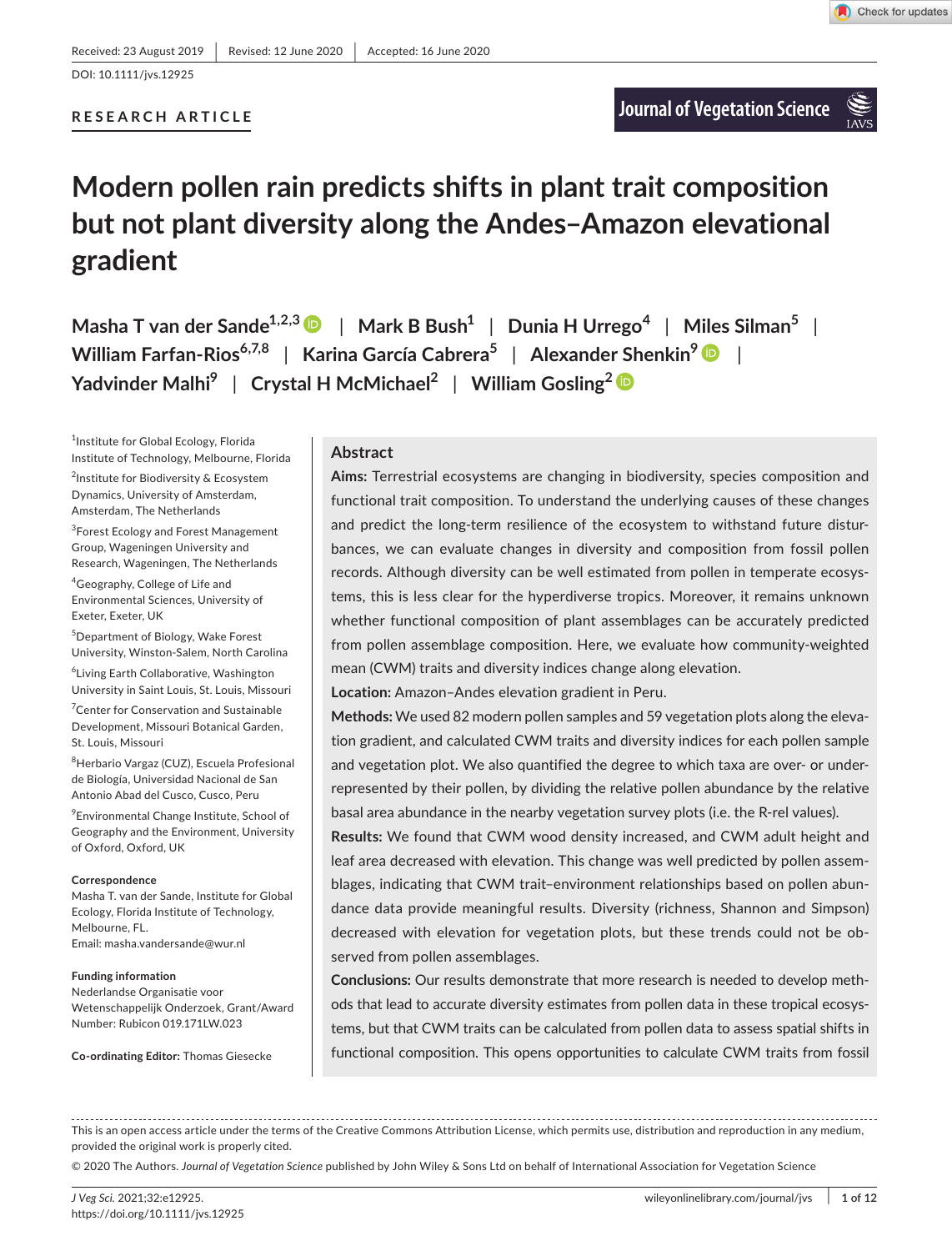pollen data sets in the tropics, with broad implications for improving our understanding and predictions of forest dynamics, functioning and resilience through time.

#### **KEYWORDS**

diversity, elevation, functional traits, pollen, richness, R-rel values, taphonomy, tropical Andes, tropical forest

# **1** | **INTRODUCTION**

Many ecosystems are shifting in plant diversity and composition, likely due to human disturbance and climate change (e.g. Harrison *et al*., 2015; van der Sande *et al*., 2016; Muelbert *et al*., 2018). Reductions in diversity may strongly impact the productivity and stability of ecosystems (e.g. Hector *et al*., 2010; Morin *et al*., 2014; Poorter *et al*., 2017). Moreover, changes in species composition especially the functional trait composition (i.e. the community-average trait value) — may affect ecosystem processes (e.g. Wu *et al*., 2016; Poorter *et al*., 2017). Evaluating long-term historical changes in diversity and functional composition may improve our understanding of the sensitivity of ecosystems to external forces.

The high diversity of tropical forest systems is manifested both in species number and traits, but little is known of how long-term changes in climate influence the balance of those traits within the system. Fossil pollen from dated sediment cores have been used to infer changes in taxon diversity (e.g. Jaramillo *et al*., 2006; Peros and Gajewski, 2008) and functional composition over time (Brussel *et al*., 2018; van der Sande *et al*., 2019), but we yet have a poor understanding of how well such pollen data represent changes in vegetation diversity and composition. Modern pollen data sets are routinely used to calibrate fossil pollen data, in terms of temperature, precipitation and seasonality (e.g. Huntley, 1990; Markgraf *et al*., 2002; Cárdenes-Sandí *et al*., 2019), but to date there has been no such calibration for plant functional trait composition. Here we assess to what extent patterns of vegetation diversity and functional composition along a tropical elevation gradient can be replicated from modern pollen data.

Taxa differ in the amount of pollen they produce (Davis, 1963; Bush, 1995; Gosling *et al*., 2009) and in their pollen dispersal distances (Bush and Rivera, 1998), and therefore taxa that are present and abundant in the pollen rain are not necessarily present and abundant in the vegetation, and vice versa (Huntley, 1990; Whitmore *et al*., 2005; Davis *et al*., 2013). Such differences may be determined by pollination syndrome, with especially high overrepresentation of wind-pollinated taxa that produce large amounts of pollen that can be dispersed far (Tauber, 1977; Bush and Rivera, 2001). Unfortunately, our understanding of the degree to which taxa are over- or underrepresented by pollen data remains poor, especially for species in tropical ecosystems. Such information may be necessary to correct for the bias in pollen data and accurately predict taxon composition and diversity.

Despite the differences among taxa in pollen production, a previous study on Andean forests (Jantz *et al*., 2014), as well as most studies in temperate and arctic systems, find a positive relationship

between vegetation and pollen richness (Birks *et al*., 2016). However, a local-scale study in lowland tropical forests and savannas (Gosling *et al*., 2018) found that pollen richness and diversity could not predict vegetation richness and diversity at the plot scale. Species richness estimates based on pollen are sensitive to the size of the source area, missing taxa, and pollen count sizes (Cassino *et al*., 2015), which are all likely to be a greater problem in highly diverse ecosystems than in comparatively simple ones. Abundance-weighted species diversity indices may also be difficult to predict from pollen data because abundance is often poorly represented by pollen data (Birks and Line, 1992; Odgaard, 1999). This observation implies that variation in diversity would only be captured after correcting for differences in pollen production among taxa.

Changes in species composition, and hence functional composition, may be easier to predict from pollen than changes in diversity because they are less sensitive to the size of the source area and missing taxa (Pakeman and Quested, 2007). Changes in modern pollen data appear to capture variability along elevation gradients in the Andes (Weng, Bush, and Silman, 2004; Niemann *et al*., 2010; Urrego *et al*., 2011; Hagemans *et al*., 2019). That is, even though the total amount of pollen per taxon may not reflect their absolute abundance, relative changes within taxa along elevation gradients reflect relative changes in the observed vegetation. However, no studies have tested how well functional composition (i.e. the community-average trait value) of plant assemblages can be predicted from pollen assemblage composition.

Here, we combine data from moss polsters, a vegetation plot network, and functional plant traits from an elevation gradient in Peru. Elevation gradients present an important framework to test the response of ecosystems to changing climate (Malhi *et al*., 2010) because they capture variability across space that is projected to occur through time in the future (Bush *et al*., 2004). From low to high elevation, water availability, temperature, atmospheric pressure and insolation generally decrease (though not monotonically), structuring species and trait composition (Swenson and Enquist, 2007). Based on these environmental gradients, as elevation increases the abundance of species with conservative trait values such as high wood density (which is associated with growth–survival trade-off and drought resistance) might be expected to rise, while the abundance of species with acquisitive trait values such as large adult height and large leaves should fall (Chave *et al*., 2006; Asner *et al*., 2017; Enquist *et al*., 2017). Furthermore, the increasing environmental harshness with elevation would decrease the number of species that are able to establish and survive, resulting in a lower diversity at high elevation (Rahbek, 1995; Lomolino, 2001). Hence, with increasing elevation we would expect to see a shift in trait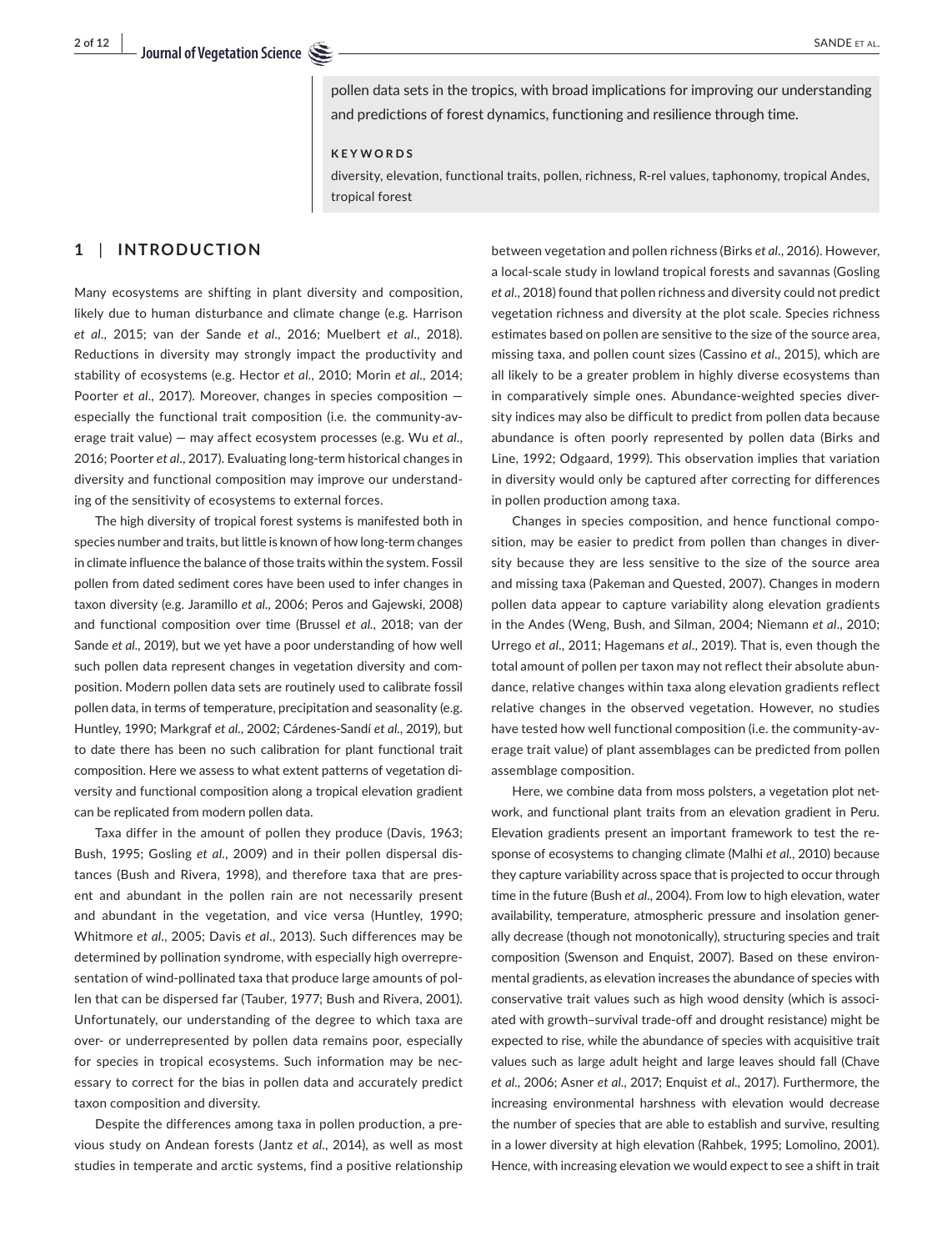composition towards more conservative traits (i.e. that enhance tissue lifespan and tolerance to harsh environmental conditions) and towards lower species diversity.

We address three questions. Firstly, how do taxa differ in their over- or underrepresentation by pollen? We expect that taxa that are wind-pollinated would be overrepresented relative to other taxa. Secondly, how do community-average trait values and species diversity change with elevation? We expect that with increasing elevation, the abundance of taxa with more conservative trait values would increase and the abundance of taxa with acquisitive trait values (i.e. that enhance resource use and fast growth) would decrease, leading to increasing community-weighted mean (CWM) values of conservative traits. For example, we expect that CWM wood density will increase with elevation (Slik *et al*., 2010, but see Chave *et al*., 2006), while specific leaf area and maximum tree height will decrease. We also expect a decrease in species diversity with increasing elevation. Thirdly, can pollen data predict the shifts in plant functional traits and diversity along the gradient? We expect that a similar trend along the elevation gradient is shown for indices based on modern pollen and vegetation data. However, for community-mean traits, the intercept and steepness of the slope of the regression line would be different between vegetation-based and pollen-based estimates because of differences in pollen production and pollen dispersal distances among species (Bush and Rivera, 1998). Changes in diversity would be poorly predicted by pollen because of unknown differences in the pollen source area, missing taxa and low taxonomic resolution.

# **2** | **METHODS**

### **2.1** | **Vegetation data**

We used vegetation data from the ABERG plot network (Andes Biodiversity Ecosystems Research Group; ABERG; [http://www.](http://www.andesconservation.org) [andesconservation.org\)](http://www.andesconservation.org). This data set consists of 59 inventory forest plots along three elevational transects: Kosñipata with 18 1-ha plots and 22 0.1-ha plots between 867 and 3,627 m a.s.l., Callanga with 2 1-ha plots and 14 0.1-ha plots between 1,241 and 3,528 m a.s.l., and Palotoa with 3 1-ha plots between 425 and 843 m a.s.l. (Table 1). We used plot data from the census year closest to 2004 (when most of the modern pollen samples were taken, see next paragraph), ranging between 2002 and 2006, except for three of the plots that were only established after 2011. Within each plot, all trees with diameter at breast height (DBH) ≥10 cm were tagged, measured and identified to species level.

## **2.2** | **Modern pollen data**

To link the vegetation composition data with taxon composition data from the modern pollen, we used 125 modern pollen samples that were collected along the same transects as the vegetation plots (Urrego *et al*., 2011). All samples were collected between 2001 and

# **SANDE ET AL. 1996 12 Journal of Vegetation Science** SANDE ET AL.

2004. For the Kosñipata and Callanga transects, modern pollen samples were collected along the same elevation transect within or between the vegetation plots. In total, we had 125 modern pollen samples: 58 for Kosñipata ranging from 470 to 3,530 m a.s.l., 58 for Callanga ranging from 430 to 3,570 m a.s.l., and nine for Palotoa ranging from 480 to 1,420 m a.s.l. (Table 1). Modern pollen samples were collected from moss tissues. Moss tissue can accumulate 2–3 years of pollen input from vegetation in wet settings (Pardoe *et al*., 2010) and serve as an effective pollen trap (Carroll, 1943; Hansen, 1949; Weng, Bush, and Silman, 2004). Each moss sample was composed of 10–20 small subsamples of moss within an area of c.  $100 \text{ m}^2$  to ensure a representative sample. Samples were prepared using standard methodologies (Moore *et al*., 1991). At least 300 pollen from each moss sample were counted and identified to genus or family level using published pollen atlases and databases (Colinvaux *et al*., 1999; Bush and Weng, 2007). For more details on pollen preparation and analysis, see Urrego *et al*. (2011). In total, 534 different morphologically distinct pollen types (i.e. morpho-taxa) were counted, of which 428 (80%) were identified to genus level.

## **2.3** | **Pollen representation**

To assess the degree to which taxa are over- or underrepresented by pollen data, we calculated R-rel values per taxon across all samples and plots per elevation band: <1,000, 1,000–1,500, 1,500–2,000, 2,000-2,500, 2,500–3,000 and >3,000 m a. s. l. We calculated R-rel values per elevation band because pollen samples were often taken adjacent to but not within the plots (to avoid disturbance), which limits our ability to directly link plot and pollen data. We used only the 38 vegetation plots (16 1-ha and 22 0.1-ha plots) and 47 pollen samples that overlapped along the Kosñipata transect, because these samples were taken to sample the very same vegetation and can therefore be compared for the purpose to construct local R-rel values. Hence, vegetation and pollen samples from Callanga and Palotoa were not used to calculate R-rel values, but were included in all other analyses. The 0.1-ha and 1-ha plots of the Kosñipata transect were established along the whole elevational range. We

**TABLE 1** Three elevation transects (Kosñipata, Callanga, and Palotoa) with their elevation range and sample size of vegetation plots and pollen samples

| Site name | Vegetation/<br>pollen | <b>Elevation range</b><br>(m a.s.l.) | Sample size                   |
|-----------|-----------------------|--------------------------------------|-------------------------------|
| Kosñipata | Vegetation            | 867-3.627                            | 18 (1-ha) &<br>22 (0.1-ha)    |
|           | Pollen                | 470-3.530                            | 15                            |
| Callanga  | Vegetation            | 1.241-3.528                          | 2 (1-ha) & 14<br>$(0.1 - ha)$ |
|           | Pollen                | 430-3.570                            | 58                            |
| Palotoa   | Vegetation            | $425 - 843$                          | $3(1-ha)$                     |
|           | Pollen                | 430-1.420                            | 9                             |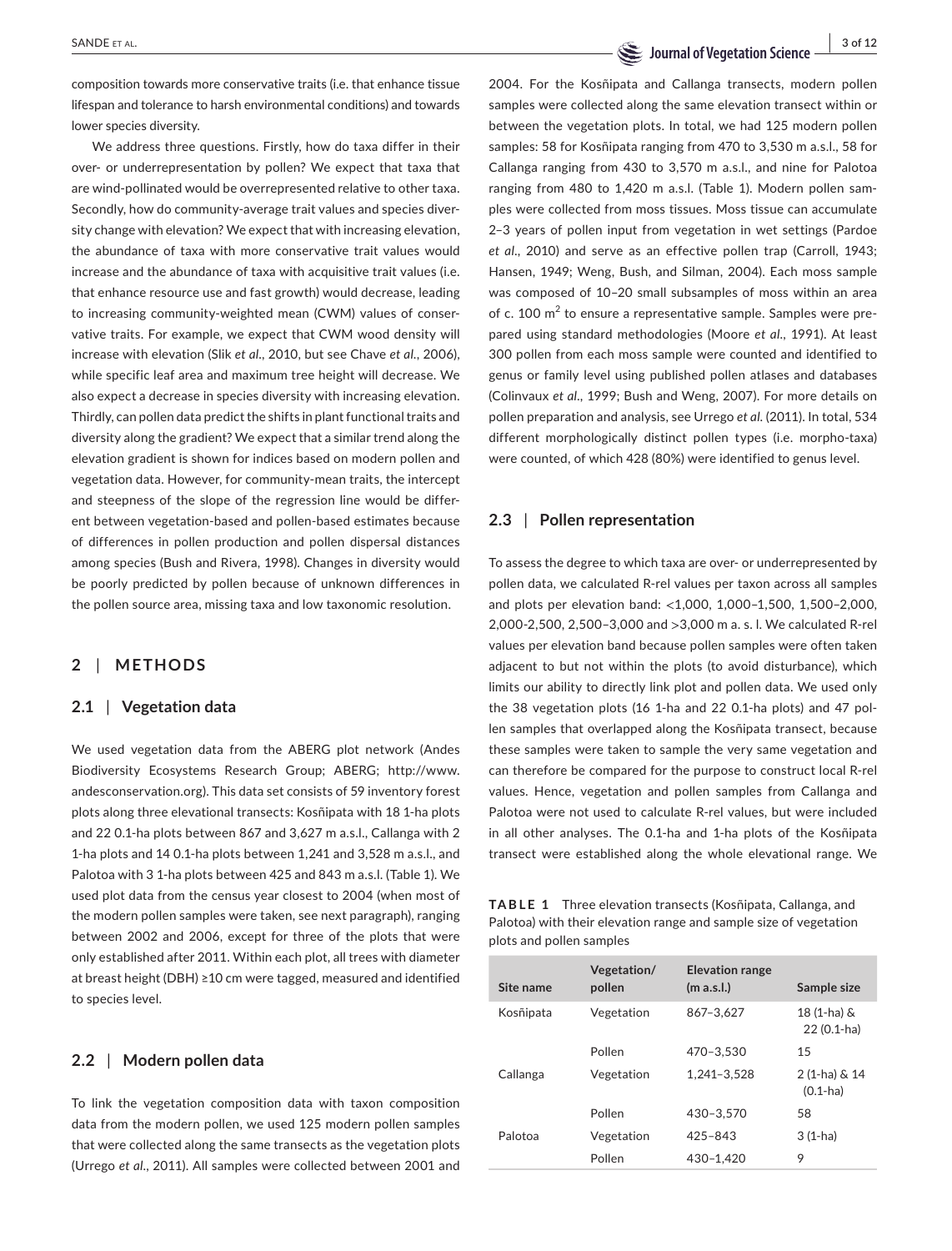grouped the pollen samples and plots into elevation bands and performed the calculations per elevation band. R-rel values were calculated at genus and family level as percentage mean abundance in pollen rain divided by the percentage basal area of all stems ≥10 cm DBH in the vegetation plots.

### **2.4** | **Trait data**

We focused on three traits that describe different aspects of plant functioning: (a) wood density (*WD*), which is associated with the growth–survival trade-off and drought resistance; (b) adult height (*H*), which enhances light exposure and potential growth rates but reduces resistance to drought because of long hydraulic pathways and increases risk of wind breakage (Jackson *et al*., 2019); and (c) leaf area (*LA*), which is a measure of light capture and associated with fast growth rates (Poorter and Bongers, 2006). These traits were derived from multiple sources to increase the number of taxa in the pollen and vegetation data sets with trait data.

For *WD*, we used locally collected wood core samples from 892 tree individuals (Farfan-Rios *et. al*., unpublished data) and the global wood density database (Zanne *et al*., 2009). For *H*, we used the trait "maximum whole plant height" from the Botanical Information and Ecology Network (BIEN) database ([http://bien.nceas.ucsb.](http://bien.nceas.ucsb.edu/bien/) [edu/bien/\)](http://bien.nceas.ucsb.edu/bien/) using the BIEN package in R (Maitner *et al*., 2018). For *LA*, we used data from the CHAMBASA (CHallenging Attempt to Measure Biotic Attributes along the Slopes of the Andes; Malhi *et al*., 2017) project and from BIEN. In all cases, we used data from the Neotropics only. We calculated trait averages at the species, genus and family level. Genus- and family-level averages were calculated if we had trait data for at least three species within that genus or family, to assure accurate estimates of the trait values. From the 395 genera present in the plots, we had data on *WD* for 342, on *H* for 238, and on *LA* for 248 genera. From the 383 genera present in the pollen traps, we had data on *WD* for 254, on *H* for 374, and on *LA* for 376 genera.

### **2.5** | **Community-level average traits**

We calculated CWM values for each trait per modern pollen sample and per vegetation plot. CWM trait values for modern pollen locations were weighted by the pollen count per taxon in two ways: (1) by using the original pollen abundance data per taxon, and (2) by correcting the pollen counts by dividing by the R-rel values calculated per taxon per elevation range (see section 2.3 *Pollen representation*). We applied the R-rel values for the taxa that we considered to be strongly overrepresented per elevation range. This included taxa that had R-rel  $\geq 5$ , and taxa that had no presence in the plots but more than 3% of total pollen count. For the latter group (which had missing R-rel values) we used R-rel values of 500, which practically excludes these taxa from the CWM trait calculations. The CWM trait values for the vegetation plots were weighted by the

relative basal area of individuals ≥10 cm DBH for each species in each plot. Morpho-species were included in the CWM calculations, and were given the same trait values. Data for leaf area and adult height were ln-transformed before calculating CWM values to reduce the influence of high values. To evaluate the effect of taxonomic resolution on the CWM estimates, we calculated the CWM trait values for the vegetation plots based on species-level, genusaverage and family-average traits, and the CWM trait values for the modern pollen locations based on genus-average and familyaverage traits.

### **2.6** | **Species diversity**

We calculated the species richness, Shannon index, and Simpson index using Hill numbers (Hill, 1973). Because these indices represent the effective number of species, values of Shannon and Simpson diversity are generally higher than those calculated using other approaches. Hill numbers  $(q = 0$  for richness,  $q = 1$ for Shannon, and  $q = 2$  for Simpson) were calculated using the iNEXT package in R (Hsieh *et al*., 2016). This approach allows for rarefaction and extrapolation of species diversity, and hence for comparison of samples that differ in e.g. the number of individuals (or pollen) and the completeness of the sample (i.e. the number of species as compared to the total expected number of species) (Chao *et al*., 2014). We estimated the diversity in each vegetation and pollen sample using the asymptote, i.e. the maximum predicted diversity in the sample (Appendix S1). In other words, diversity indices were calculated based on an increasing number of randomly drawn pollen or individuals, which then provided information on the increase in functional diversity with increasing sample size (i.e. pollen count or tree number). According to Chao *et al*. (2014), such asymptotic diversity estimates are reliable for any extrapolated sample sizes for Shannon ( $q = 1$ ) and Simpson ( $q = 2$ ), but are only reliable up to double the original sample size for richness  $(q = 0)$ . However, we found strong correlation between rarefied richness and asymptotic richness ( $r = 0.84$ ,  $p < 0.001$ , Appendix S2), and therefore also used asymptotic richness indices. For both modern pollen and vegetation plot data, we treated all morpho-species as separate "species," as has been done before (e.g. Jaramillo *et al*., 2006). For example, pollen that were identified as different types but could not be identified to genus level were included as a separate morpho-species. Note, however, that most pollen were identified to genus and family level and, hence, absolute plant diversity measures will likely be underestimated. Nevertheless, here we evaluate relative changes of diversity with elevation, and the similarity in this pattern between pollen- and vegetation-derived diversity indices. Diversity estimates were calculated based on the original pollen counts and on the R-rel corrected pollen counts (Appendix S3). For both approaches, we calculated diversity indices based on the whole pollen sample, and on all except wind-pollinated species because these can be strongly overrepresented in pollen records (Bush and Rivera, 2001). To test for the effect of sample size of the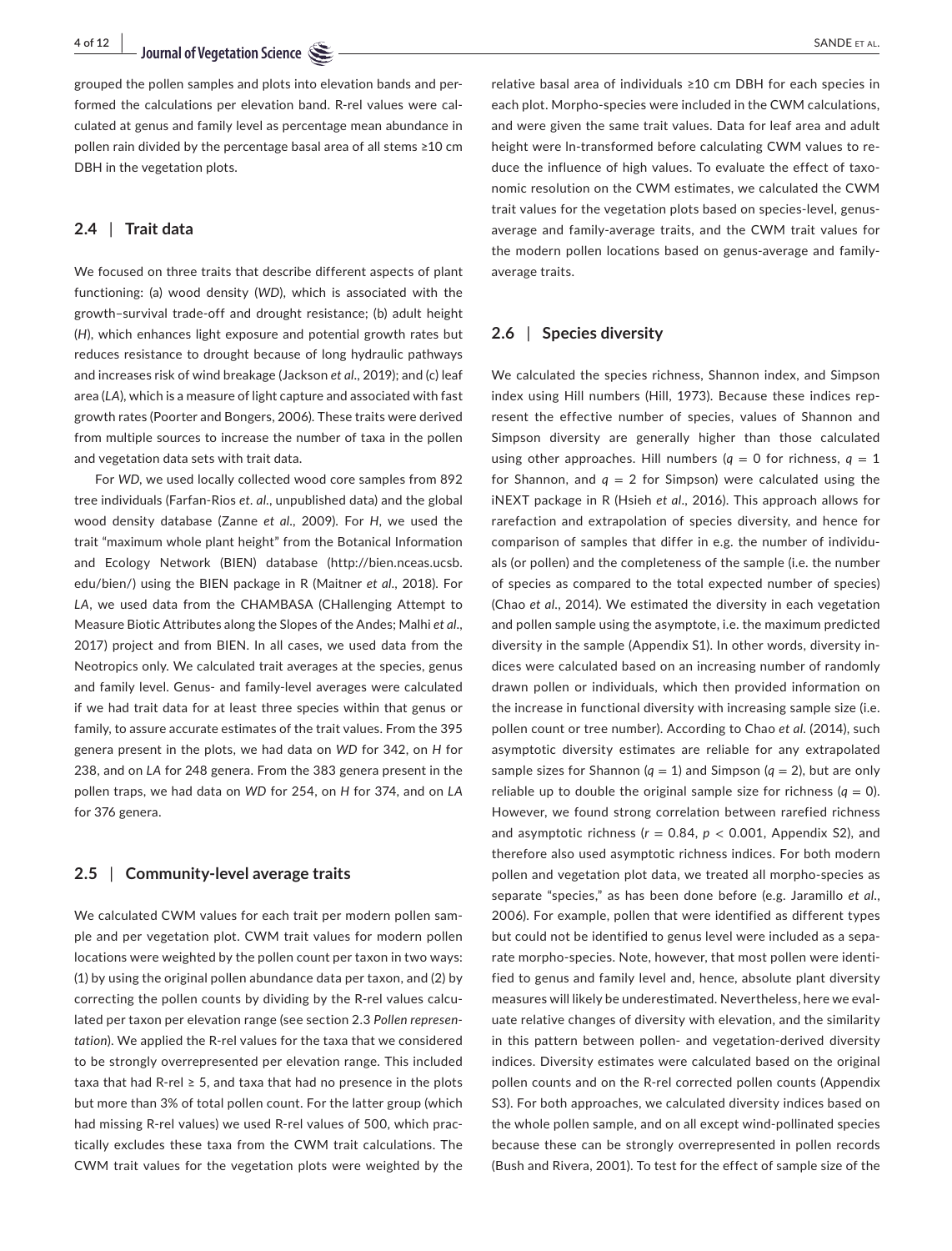**SANDE ET AL.** SANDE ET AL. SANDE ET AL.

modern pollen samples, we additionally calculated asymptotic diversity indices after pairing the samples by elevation per site, summing pollen in the two samples, and recalculating diversity indices (Appendix S4). Results were similar to the original analyses and are therefore not further discussed.

### **2.7** | **Analyses**

To test how CWM traits change with elevation, we used a linear mixed effects model for each trait, including elevation (and elevation squared if needed) as predictor variable and transect as random effect. Per trait, we ran this model for vegetation plots at the genus level and family level, and for pollen samples at the genus level and family level. Plots or samples were only included if trait data were available for taxa that together covered at least 50% of the plot basal area or pollen abundance. Species-level analyses for the vegetation data are shown in Appendix S5.

To test how diversity changes along elevation, we also used a linear mixed-effects model per diversity index for vegetation and pollen with elevation as predictor variable and transect as random effect. Because diversity is scale-dependent, we included an interaction between elevation and plot size for the vegetation-derived indices. All analyses were performed in R version 3.5.1 (R Core Team, R Foundation for Statistical Computing, Vienna, AT').

# **3** | **RESULTS**

Taxa differed strongly in their representation by pollen data, with some taxa being strongly overrepresented especially at high elevation (Appendix S6a), and others being strongly underrepresented especially at low elevation (Appendix S6b). Changes in CWM traits along elevation showed a similar direction of change for vegetationderived vs pollen-derived estimates (Figure 1, Table 2): CWM wood density increased with elevation and CWM adult height and leaf



**FIGURE 1** Relationships between elevation and community-weighted mean (CWM) traits: wood density (a–d), adult height (e–h), and leaf area (i–j). CWM traits were calculated from vegetation plot data(left two columns) and from pollen data (right two columns), both at genus level (first and third column) and family level (second and fourth column). Grey dots correspond to plots or pollen samples from the Kosñipata transect, blue dots to plots or pollen samples from the Callanga transect, and orange dots to plots and pollen samples from the Palotoa transect (Table 1). Continuous lines represent significant relationships. The estimated lines are based on predicted results from linear mixed models. Dots are only shown if the trait coverage was at least 50% of plot basal area or total pollen count. Leaf area and adult height data were ln-transformed prior to calculating CWM traits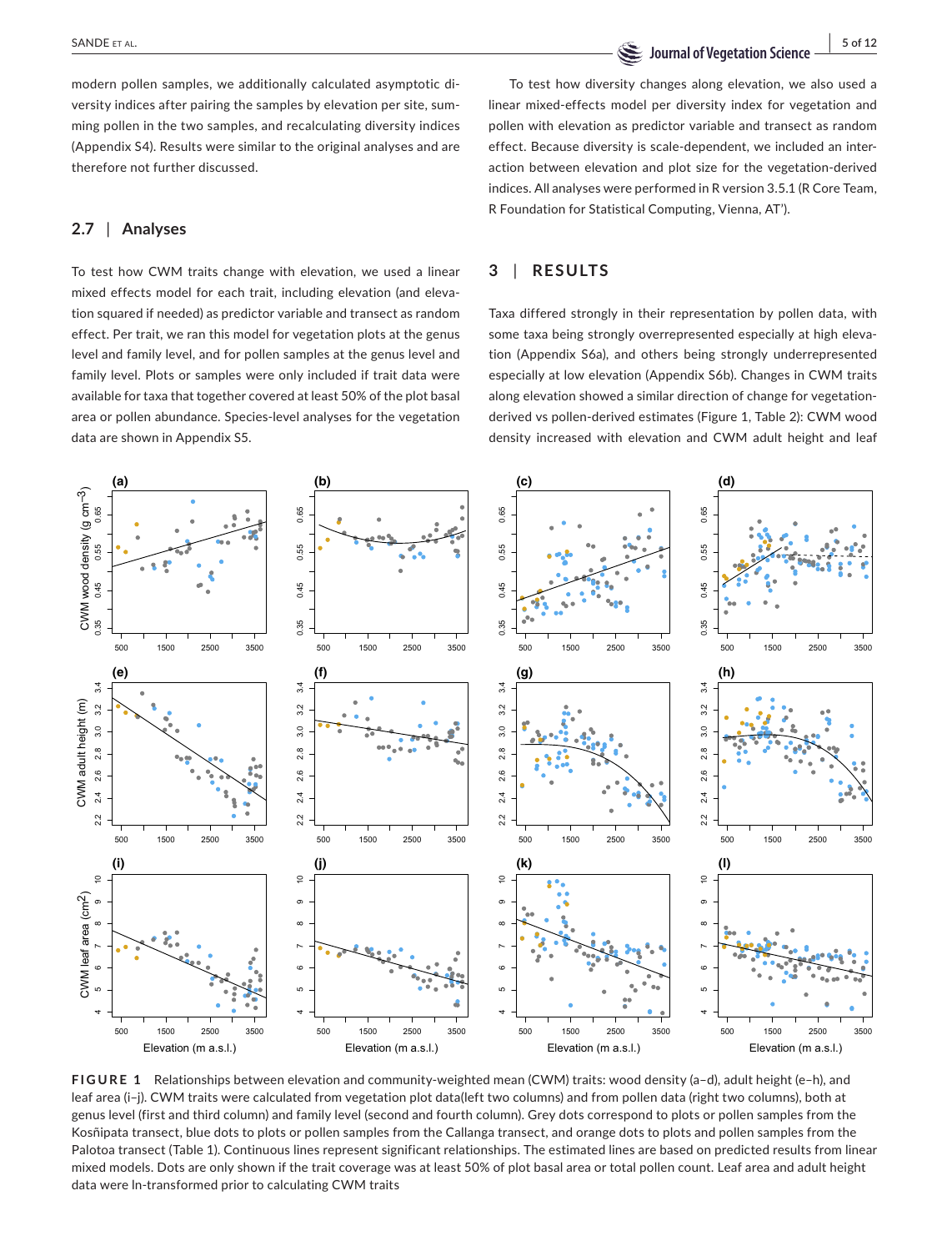area decreased with elevation (Figure 1). However, the form of the relationship differed between vegetation- and pollen-derived indices for CWM wood density and CWM adult height. Both genus- and family-level estimates from pollen samples showed similar results (i.e. similar direction and significance).

Species richness, Shannon diversity and Simpson diversity decreased with elevation in the vegetation plots (Figure 2, Table 3). The pollen samples, however, did not show this pattern. As upslope transport of pollen could be an important factor (Reese *et al*., 2005), the data were re-analyzed excluding wind-pollinated taxa, but pollen diversity did still not show a relationship to elevation. When using original pollen count data (i.e. without corrections of R-rel values), diversity indices even increased along elevation (Appendix S3). This finding indicates that correcting pollen counts using R-rel values slightly improves diversity estimates, but not enough to detect diversity changes. In the vegetation plots, within-community variation [calculated as the coefficient of variation (CV)] in wood density and adult height had an optimum at mid-elevation, whereas variation in leaf area increased with elevation (Figure 3). In the pollen samples, these patterns could not be found. In vegetation plots, diversity estimates strongly depend on plot size (0.1 vs 1 ha), with the 1-ha plots showing a steeper decline of diversity along elevation (Figure 2a–c).

## **4** | **DISCUSSION**

We assessed how the relative abundance of plant taxa are over- or underrepresented in the modern pollen rain that they produce, and how changes in vegetation-derived and pollen-derived CWM traits and diversity indices change along an elevational gradient. We found

that taxa and elevation ranges differ strongly in their representation in modern pollen. Moreover, shifts in CWM traits were well predicted from modern pollen, while shifts in diversity indices were poorly predicted from modern pollen.

# **4.1** | **Representation of pollen abundance data**

Taxa differ strongly in their representation in the modern pollen samples (Appendix S6). On average, taxa are most strongly overrepresented at higher elevations (e.g. 2,500–3,000 m a.s.l.), and most strongly underrepresented at lower elevations (Appendices S6, S7). Forests at low elevation are more diverse, and therefore, the pollen of a higher number of taxa can potentially be transported upslope to higher elevations. This may be especially the case for wind-pollinated taxa (Bush and Rivera, 1998; Weng, Bush, and Chepstow-Lusty, 2004; Williams *et al*., 2011). Moreover, highelevation forests have greater canopy openness (Asner *et al*., 2014), which increases the likelihood of pollen from other source areas to reach the lower canopy layers where pollen samples are taken (e.g. Gosling *et al*., 2018; Hagemans *et al*., 2019). At lower elevations, a larger number of "silent" taxa may lead to a strong underestimation of diversity (Appendix S6b). Moreover, lower pollen production at high elevation may lead to low influx of pollen to lower elevations. Such strong differences in pollen representation across taxa and elevation ranges indicates that it is important to use local data on pollen representation to quantify spatial or temporal changes in diversity or CWM traits. In the following sections, we discuss how well diversity and CWM traits can be predicted from pollen data.

**TABLE 2** Results from linear regression models to test how community-weighted mean wood density, adult height, and leaf area change along elevation (in km), for vegetation- and pollen-derived indices at different taxonomic resolutions (genus and family)

| <b>Response variable</b> | Vegetation/<br>pollen | <b>Taxonomic</b><br>resolution | Predictor<br>variable     | Coefficient (/<br>km) | <b>SE</b>    | DF  | $t$ -value | $p$ -value |
|--------------------------|-----------------------|--------------------------------|---------------------------|-----------------------|--------------|-----|------------|------------|
| Wood density             | Vegetation            | Genus                          | Elevation                 | 0.034                 | 0.008        | 55  | 4.49       | < 0.001    |
|                          |                       | Family                         | Elevation                 | $-0.066$              | 0.025        | 54  | $-2.62$    | 0.011      |
|                          |                       | Family                         | Elevation <sup>2</sup>    | $1.49E - 05$          | $5.33E - 06$ | 54  | 2.79       | 0.007      |
|                          | Pollen                | Genus                          | Elevation                 | 0.042                 | 0.007        | 101 | 5.94       | < 0.001    |
|                          |                       | Family                         | Elevation                 | 0.017                 | 0.005        | 119 | 3.41       | 0.001      |
| Adult height             | Vegetation            | Genus                          | Elevation                 | $-0.269$              | 0.024        | 50  | $-11.03$   | < 0.001    |
|                          |                       | Family                         | Elevation                 | $-0.064$              | 0.018        | 52  | $-3.50$    | 0.001      |
|                          | Pollen                | Genus                          | $E$ levation <sup>2</sup> | 0.278                 | 0.090        | 95  | 3.08       | 0.003      |
|                          |                       | Genus                          | $E$ levation $3$          | $-1.15E-04$           | $2.24E - 05$ | 95  | $-5.11$    | < 0.001    |
|                          |                       | Family                         | $E$ levation <sup>2</sup> | 0.361                 | 0.085        | 119 | 4.24       | < 0.001    |
|                          |                       | Family                         | Elevation <sup>3</sup>    | $-1.21E-04$           | $2.06E - 05$ | 119 | $-5.89$    | < 0.001    |
| Leaf area                | Vegetation            | Genus                          | Elevation                 | 0.101                 | 0.010        | 50  | 9.70       | < 0.001    |
|                          |                       | Family                         | Elevation                 | $-0.568$              | 0.068        | 51  | $-8.32$    | < 0.001    |
|                          | Pollen                | Genus                          | Elevation                 | $-0.787$              | 0.110        | 101 | $-7.18$    | < 0.001    |
|                          |                       | Family                         | Elevation                 | $-0.446$              | 0.064        | 121 | $-6.99$    | < 0.001    |

Unstandardized coefficient, standard error (*SE*), degrees of freedom (DF), *t*-value and *p*-value are given. Statistics correspond to Figure 1.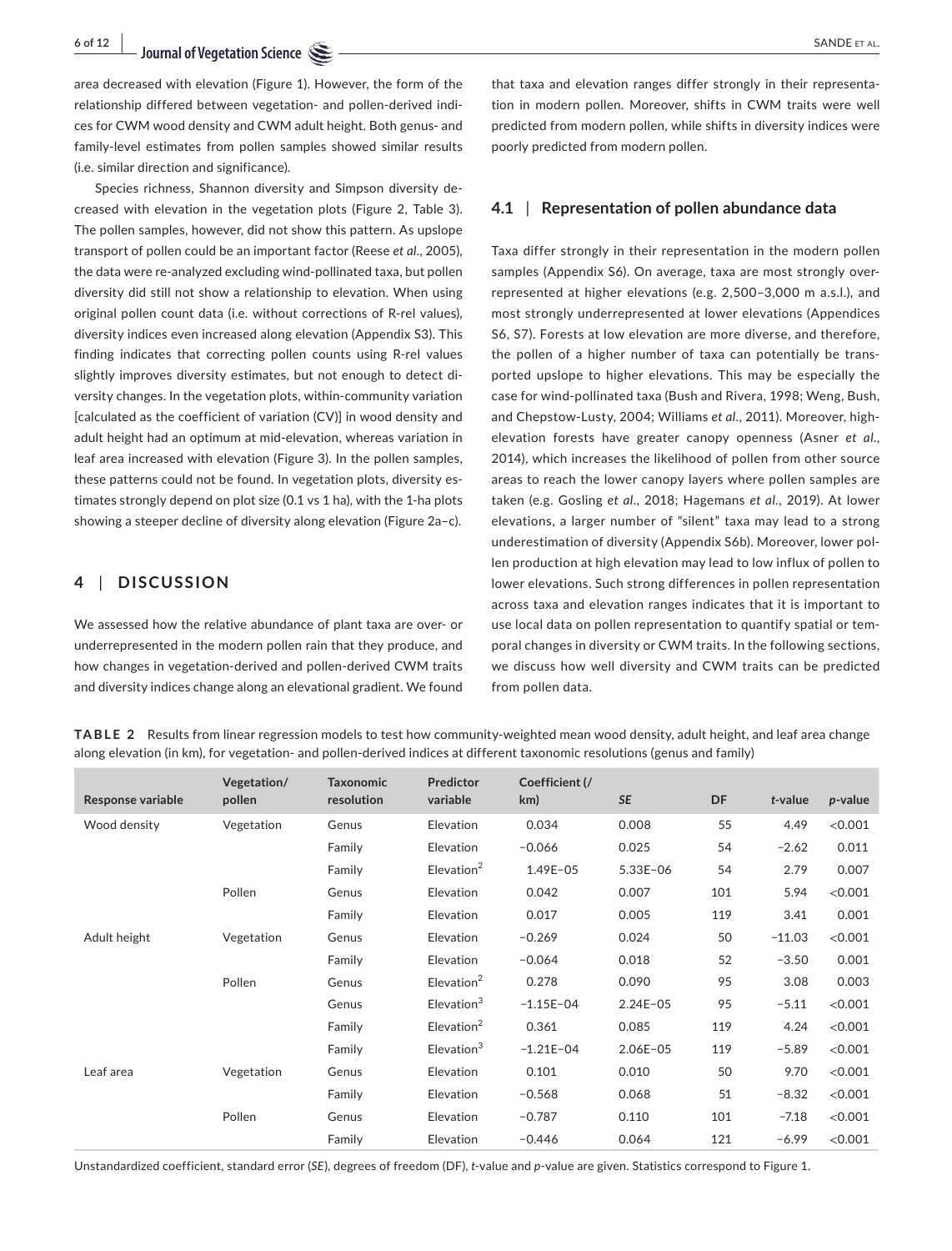**SANDE ET AL.** THE SANDE ET AL. THE SANDE ET AL.

# **4.2** | **Changes in functional composition along an elevational gradient**

As we had expected, we found that the CWM wood density increased, and the CWM adult height and leaf area decreased with elevation, for vegetation plots and pollen samples. The slightly higher CWM wood density in the lowest elevation plots (i.e. orange dots in Figure 1a, b) was probably caused by spatial differences in species composition, as this vegetation transect (Palotoa) was farther from the other transects. With increasing elevation, temperature decreases and cloudiness increases, leading to declining insolation, and precipitation reaches a maximum at mid-elevation (Malhi *et al*., 2017). Such a decline in available resources may favor conservative species (i.e. with dense wood, small leaves and short adult stature) that are able to survive and cope well with such conditions. Dense wood is associated with tolerance to drought- and freezinginduced embolism (Hacke *et al*., 2001) and shade (Markesteijn *et al*., 2011; Eller *et al*., 2018), and should be an advantage at the lower



**FIGURE 2** Relationships between elevation and the estimated maximum species richness (a–c), Shannon index (d–f) and Simpson index (g–i) from vegetation plots (left column), pollen samples (middle column), and pollen samples excluding wind-pollinated taxa (right column). Maximum (morpho-)species richness is based on the estimated asymptote of the species accumulation curves (Appendix S1). Grey dots correspond to plots or pollen samples from the Kosñipata transect, blue dots to plots or pollen samples from the Callanga transect, and orange dots to plots and pollen samples from the Palotoa transect (Table 1). Continuous lines represent significant relationships, and dashed lines represent non-significant relationships. Elevation effects on diversity from vegetation (left column) are estimated for 0.1-ha plots (circles) and 1-ha plots (triangles), and the two regression lines refer to the different plot sizes. The figures for pollen data are based on the R-rel-corrected pollen abundances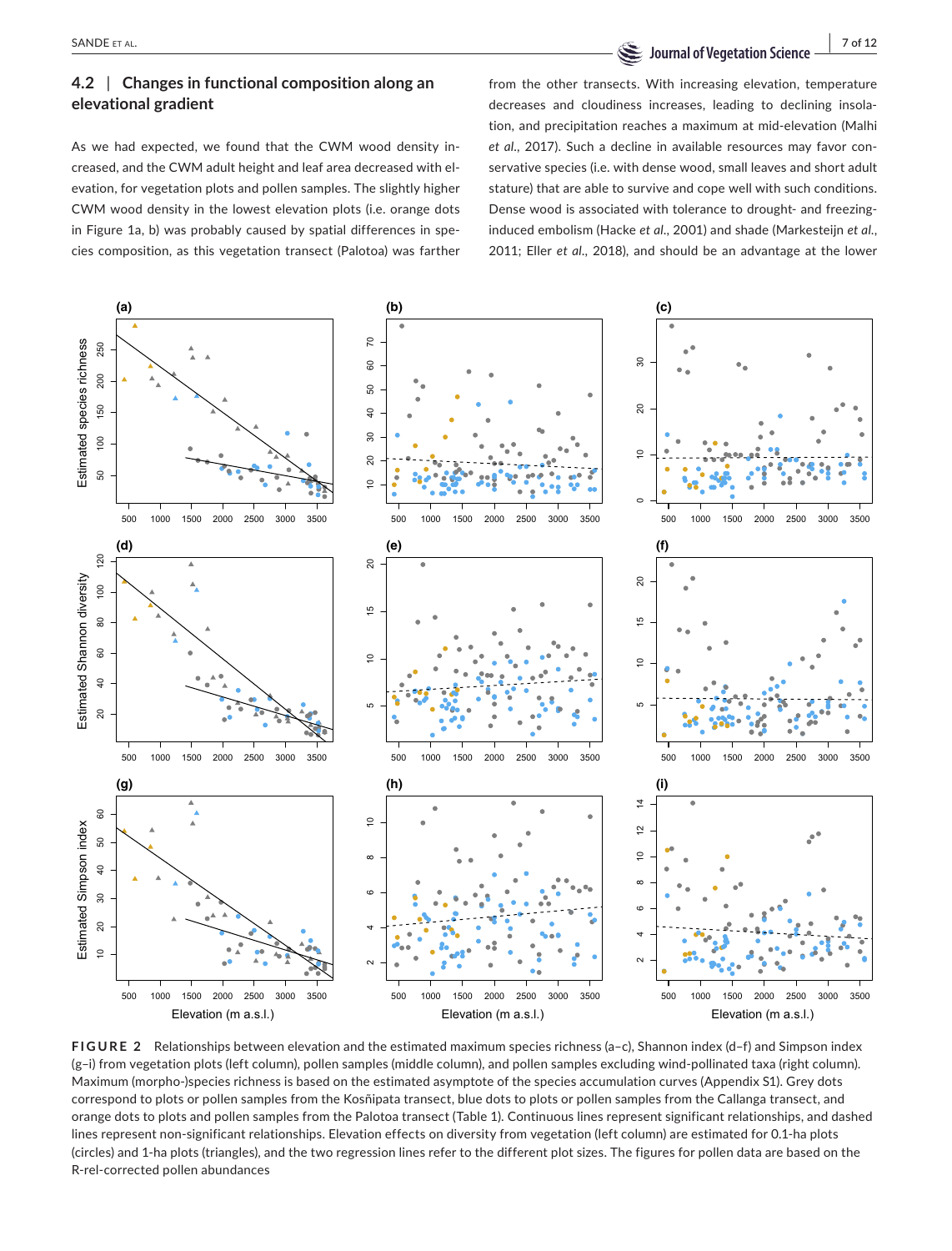| TABLE 3 Results from linear regression models to test how diversity indices (species richness, Shannon index and Simpson index) change |  |  |  |  |
|----------------------------------------------------------------------------------------------------------------------------------------|--|--|--|--|
| along elevation, for vegetation- and pollen-derived indices                                                                            |  |  |  |  |

| <b>Diversity response</b> | <b>Vegetation vs</b> |                           |         |           |        |         |            |
|---------------------------|----------------------|---------------------------|---------|-----------|--------|---------|------------|
| variable                  | pollen               | <b>Predictor variable</b> | Value   | <b>SE</b> | DF     | t-value | $p$ -value |
| Species richness          | Vegetation           | Elevation                 | $-0.02$ | 0.01      | 53     | $-2.67$ | 0.010      |
|                           |                      | Plot size                 | 191.71  | 23.09     | 53     | 8.30    | < 0.001    |
|                           |                      | Elevation * plot size     | $-0.05$ | 0.01      | 53     | $-6.31$ | < 0.001    |
|                           | Pollen               | Elevation                 | < 0.01  | < 0.01    | 123    | $-0.98$ | 0.331      |
|                           | Pollen excl.<br>wind | Elevation                 | < 0.01  | < 0.01    | 123    | 0.09    | 0.931      |
| Shannon index             | Vegetation           | Elevation                 | $-0.01$ | < 0.01    | 53     | $-3.40$ | 0.001      |
|                           |                      | Plot size                 | 66.93   | 12.34     | 53     | 5.42    | < 0.001    |
|                           |                      | Elevation * plot size     | $-0.02$ | < 0.01    | 53     | $-4.52$ | < 0.001    |
|                           | Pollen               | Elevation                 | < 0.01  | < 0.01    | 123    | 1.23    | 0.221      |
|                           |                      | Elevation                 | 0.00    | < 0.01    | < 0.01 | $-0.14$ | 0.892      |
| Simpson index             | Vegetation           | Elevation                 | $-0.01$ | < 0.01    | 53     | $-2.79$ | 0.007      |
|                           |                      | Plot size                 | 27.47   | 8.52      | 53     | 3.22    | 0.002      |
|                           |                      | Elevation * plot size     | $-0.01$ | < 0.01    | 53     | $-2.69$ | 0.010      |
|                           | Pollen               | <b>Elevation</b>          | < 0.01  | < 0.01    | 123    | 1.52    | 0.132      |
|                           | Pollen excl.<br>wind | Elevation                 | < 0.01  | < 0.01    | 123    | $-1.07$ | 0.286      |

Unstandardized coefficient, standard error (*SE*), degrees of freedom (DF), *t*-value and *p*-value are given. Statistics correspond to Figure 2.

rainfall, temperature and insolation at high elevation. Species with short adult stature face less hydraulic limitation, less risk of cavitation (Olson *et al*., 2018) and less mechanical stress due to wind, and hence should have a relative advantage over large-stature species at high elevation. Large leaves allow high light interception and growth rates, but their higher production costs make them a disadvantage at low resource availability (Wright *et al*., 2017). Results were similarly strong when using species-level (Appendix S5), genus-level or family-level abundance and trait data, probably because these traits have a strong phylogenetic signal (Coelho de Souza *et al*., 2016; van der Sande *et al*., 2019).

# **4.3** | **Vegetation changes in functional composition are well represented by pollen rain**

After correcting for the overrepresentation of some taxa, we found that CWM traits calculated using abundance data from pollen showed similar direction of change along elevation as those calculated from vegetation data (Figure 1). This indicates that when the community composition shifts towards, for example, a higher abundance of taxa with dense wood, also the pollen composition shifts towards a relatively higher abundance of such taxa. These results are in line with previous studies that demonstrated good representations of relative changes in species composition from pollen data along elevation gradients (Weng, Bush, and Silman, 2004; Niemann *et al*., 2010; Urrego *et al*., 2011; Hagemans *et al*., 2019), and with a study showing strong correlation of CWM traits between pollen

and vegetation in Estonia and Latvia (Reitalu *et al*., 2015). Without correcting for overrepresentation of certain taxa, pollen-derived CWM changes with elevation show a similar direction to those of vegetation-derived estimates (Appendix S8). However, the slopes of the regression lines are flatter compared to results corrected for overrepresentation, indicating that CWM changes along elevation can more clearly be picked after correcting for overrepresentation. If R-rel values are not available to correct for variation in pollen production and dispersal among taxa, then a sufficiently high sample size and strong environmental gradient are needed to detect significant changes in CWM traits along the gradient using pollen data, and emphasis should be on understanding relative changes in CWM trait values rather than on the reconstruction of absolute CWM trait values. We found that genus- and family-level CWM traits from pollen records show similar changes with elevation (Figure 1), indicating that this approach is also applicable to fossil pollen records with a relatively low taxonomic resolution. Hence, our results demonstrate that relating CWM traits from pollen assemblages to environmental gradients provide meaningful results. This opens doors to track longterm changes in functional trait composition and underlying drivers (e.g. van der Sande *et al*., 2019).

# **4.4** | **Decreasing diversity with elevation is not captured by pollen rain**

Species richness, the Shannon index and the Simpson index all decrease with elevation in vegetation plots (Figure 2a,d,g), in agreement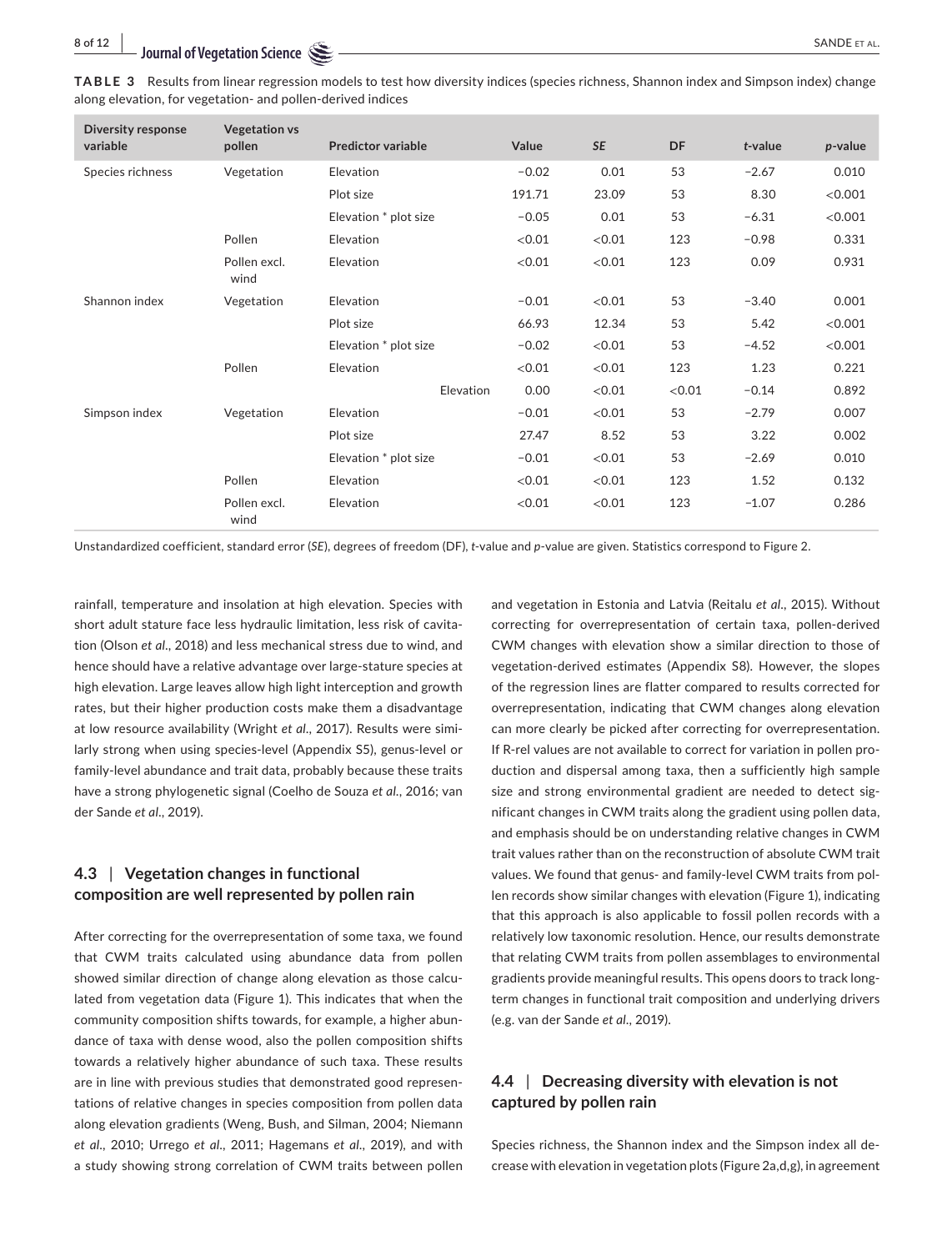

**FIGURE 3** Relationships between elevation and functional diversity (coefficient of variation; CV) of wood density (a–d), adult height (e–h), and leaf area (i–j). CV values were calculated from vegetation plot data (left two columns) and from pollen data (right two columns), both at genus level (first and third column) and family level (second and fourth column). Grey dots correspond to plots or pollen samples from the Kosñipata transect, blue dots to plots or pollen samples from the Callanga transect, and orange dots to plots and pollen samples from the Palotoa transect (Table 1). Continuous lines represent significant relationships. The estimated lines are based on predicted results from linear mixed models. Dots are only shown if the trait coverage was at least 50% of plot basal area or total pollen count. Leaf area and adult height data were ln-transformed prior to calculating CV values

with earlier studies (e.g. Rahbek, 1995; Lomolino, 2001). Variation in functional traits, however, shows optima at mid-elevation for variation in wood density and height, and an increase along elevation for leaf area (Figure 3). However, these clear changes in diversity with elevation cannot be seen from pollen-derived diversity indices (Figures 2b,e,h and 3b,e,h). This discrepancy is found for richness as well as the abundance-weighted diversity indices (Shannon, Simpson and the trait variation). Multiple reasons may explain why diversity cannot be estimated from pollen. First, wind-pollinated taxa could distort the signal, because their pollen can disperse far and increase the pollen source area and, hence, the spatial scale (Bush and Rivera, 1998; Meltsov *et al*., 2011). Since diversity indices are strongly dependent on the size of the sampled area, pollen input from a larger area can distort diversity estimates. However, even after excluding wind-pollinated taxa, diversity did not decrease with increased elevation (Figure 2c,f,i). Note, however, that the results excluding windpollinating taxa are also based on a reduced data set, which further increases uncertainty. Second, the over- or underrepresentation of taxa may strongly influence diversity estimates. For example, many species many be underrepresented by pollen at low elevation, causing an underestimation of diversity (Reitalu *et al*., 2019). This suggestion is supported by our diversity estimates based on the original pollen count data (Appendix S4, which show increases instead of decreases with elevation. Hence, our correction using R-rel values partly removed the relative overestimation of diversity at high elevation, but not enough to detect the diversity decrease with elevation. Third, low taxonomic resolution leads to an underestimation of diversity, especially when multispecies genera are common. Fourth, taphonomic processes (i.e. that affect pollen as they become fossilized) may result in a greater diversity of pollen being accumulated in pollsters at high elevation. For example, it could be that higher wind speeds transport more pollen upslope, longer-lasting mosses accumulate a higher diversity of pollen, and canopy openness increases the influx of pollen at high elevation. Such and other processes may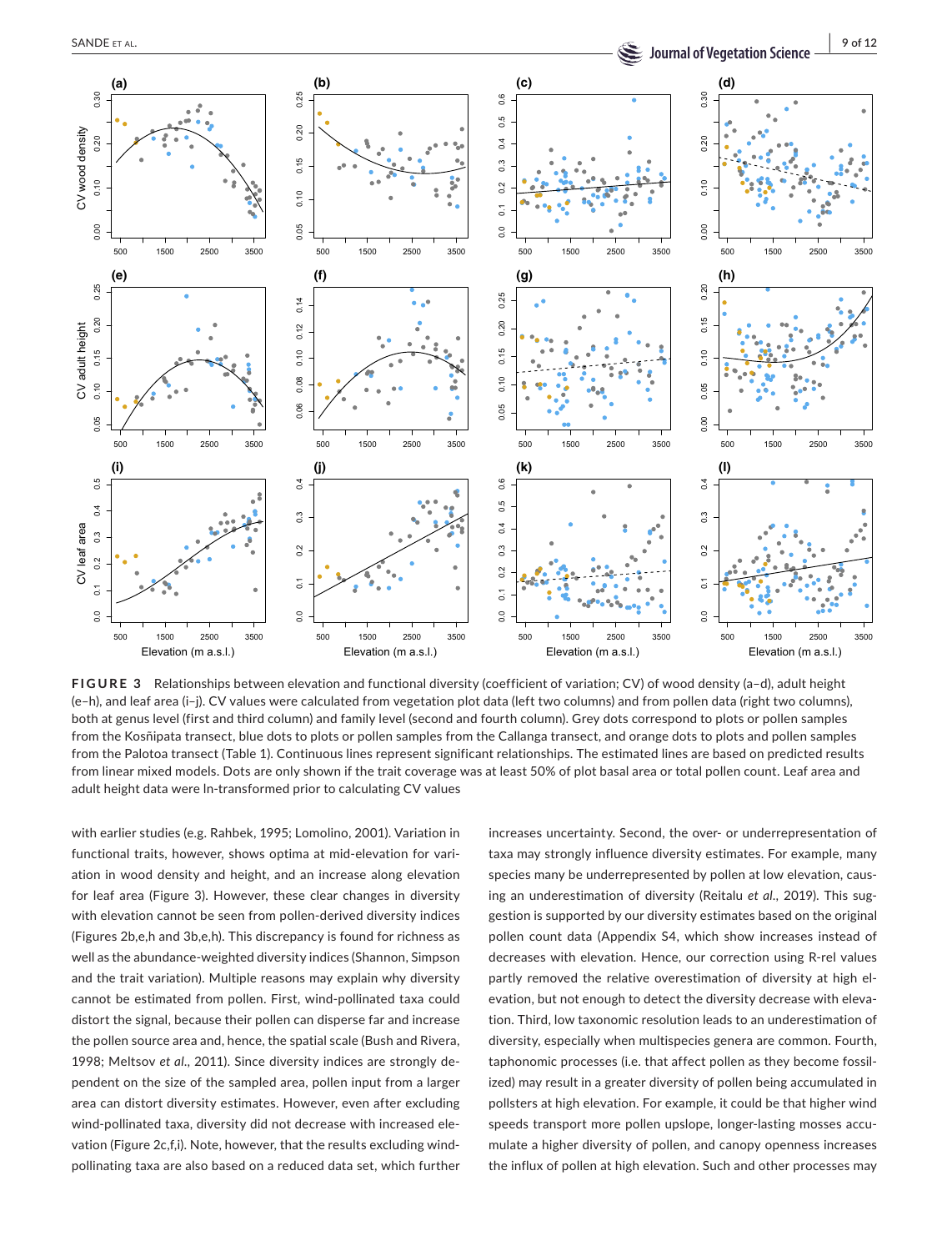determine local-scale differences in pollen accumulation. This is supported by our results, which show no diversity changes along elevation across the three transects, but significant decreases in diversity indices when assessing only Kosñipata, and significant increases in diversity indices when assessing only Callanga (Appendix S9). Finally, although the rarefaction curves (Appendix S1) showed that a mismatch in diversity estimates is found at different pollen counts, higher pollen count numbers may result in more accurate diversity estimates.

Our results are in agreement with some studies (Gosling *et al*., 2018) but in disagreement with a review that compares diversity from pollen and vegetation (Birks *et al*., 2016). Studies that find an agreement between both measures of diversity are often measured in flat (Jantz *et al*., 2014) or temperate ecosystems (Felde *et al*., 2016), at coarser scales (Matthias *et al*., 2015; Reitalu *et al*., 2019), do not use actual diversity measured from the vegetation (Weng *et al*., 2007), or are based on very large pollen sums (Meltsov *et al*., 2011). This indicates that pollen can provide information on differences in diversity among forest types and at landscape or global scales (Flenley, 2005), but are not accurate enough to provide information on smaller-scale environmental changes, especially in hyperdiverse ecosystems such as tropical forests. Further studies are needed to assess pollen production and dispersal for different taxa, to develop a more robust way of determining local diversity from pollen samples, and to assess if and how diversity can be estimated at long temporal scales using fossil pollen data.

# **5** | **CONCLUSIONS**

We show that changes in functional composition (i.e. CWM traits) along elevation can be predicted based on modern pollen rain data. Both vegetation plot data and pollen rain data show that the CWM wood density increases, and the CWM adult height, CWM leaf area and diversity indices decrease with increased elevation. Changes in diversity along environmental gradients, however, cannot yet be reliably predicted from pollen along these tropical elevation gradients in Peru, and probably reflect the dominance of taphonomic rather than diversity-related processes. Nevertheless, the ability to predict shifts in CWM traits opens opportunities to evaluate temporal shifts in functional composition over long temporal scales using fossil pollen records. Such an approach could strongly enhance our functional understanding of Andean and Amazonian forest responses and resilience in response to climate change and human disturbances.

# **ACKNOWLEDGEMENTS**

MvdS is supported by the Rubicon research programme with project number 019.171LW.023, which is financed by the Netherlands Organisation for Scientific Research (NWO). We thank all the contributors for the invaluable data provided to the BIEN database [\(http://](http://bien.nceas.ucsb.edu/bien/people/data-contributors/) [bien.nceas.ucsb.edu/bien/people/data-contributors/\)](http://bien.nceas.ucsb.edu/bien/people/data-contributors/). We thank SERFOR, SERNANP and personnel of Manu National Park for logistical assistance and permission to work in the protected area and the

buffer zone. CHAMBASA leaf traits data collection was funded by the UK Natural Environment Research Council.

### **AUTHOR CONTRIBUTIONS**

MvdS, MBB and WG conceived the idea of the study. DHU and CHM contributed the pollen data; MS, WFR and KGC contributed vegetation plot data; AS, WFR and YM contributed functional trait data. MvdS analyzed the data and wrote the manuscript. All authors discussed the results and contributed substantially to the manuscript and revisions.

### **DATA AVAILABILITY STATEMENT**

The data used for the analyses are published in the open access data repository DANS. <https://doi.org/10.17026/dans-xs8-raum>. A full list of R-rel values can be found in Appendices S10 and S11.

### **ORCID**

*Masha T van der Sande* [https://orcid.](https://orcid.org/0000-0002-6845-2308) [org/0000-0002-6845-2308](https://orcid.org/0000-0002-6845-2308) *Alexander Shen[kin](https://orcid.org/0000-0001-9903-8401)* <https://orcid.org/0000-0003-2358-9367> *William Gosling* <https://orcid.org/0000-0001-9903-8401>

#### **REFERENCES**

- Asner, G.P., Martin, R.E., Anderson, C.B., Kryston, K., Vaughn, N., Knapp, D.E. *et al* (2017) Scale dependence of canopy trait distributions along a tropical forest elevation gradient. *New Phytologist*, 214, 973–988.
- Asner, G.P., Martin, R.E., Carranza-Jiménez, L., Sinca, F., Tupayachi, R., Anderson, C.B. and *et al* (2014) Functional and biological diversity of foliar spectra in tree canopies throughout the Andes to Amazon region. *New Phytologist*, 204, 127–139.
- Birks, H.J.B., Felde, V.A., Bjune, A.E., Grytnes, J.A., Seppä, H. and Giesecke, T. (2016) Does pollen-assemblage richness reflect floristic richness? A review of recent developments and future challenges. *Review of Palaeobotany and Palynology*, 228, 1–25.
- Birks, H.J.B. and Line, J.M. (1992) The use of rarefaction analysis for estimating palynological richness from quaternary pollen-analytical data. *The Holocene*, 2, 1–10.
- Brussel, T., Minckley, T.A., Brewer, S.C. and Long, C.J. (2018) Communitylevel functional interactions with fire track long-term structural development and fire adaptation. *Journal of Vegetation Science*, 29(3), 450–458.
- Bush, M.B. (1995) Neotropical plant reproductive strategies and fossil pollen representation. *The American Naturalist*, 145, 594–609.
- Bush, M. and Rivera, R. (1998) Pollen dispersal and representation in a neotropical rain forest. *Global Ecology & Biogeography Letters*, 7, 379–392.
- Bush, M.B. and Rivera, R. (2001) Reproductive ecology and pollen representation among neotropical trees. *Global Ecology and Biogeography*, 10, 359–367.
- Bush, M.B., Silman, M.R. and Urrego, D.H. (2004) 48,000 years of climate and forest change in a biodiversity hot spot. *Science*, 303, 827–829.
- Bush, M.B. and Weng, C. (2007) Introducing a new (freeware) tool for palynology. *Journal of Biogeography*, 34, 377–380.
- Cárdenes-Sandí, G.M., Shadik, C.R., Correa-Metrio, A., Gosling, W.D., Cheddadi, R. and Bush, M.B. (2019) Central American climate and microrefugia: A view from the last interglacial. *Quaternary Science Reviews*, 205, 224–233.
- Carroll, G. (1943) The use of bryophytic polsters and mats in the study of recent pollen deposition. *American Journal of Botany*, 30, 361–366.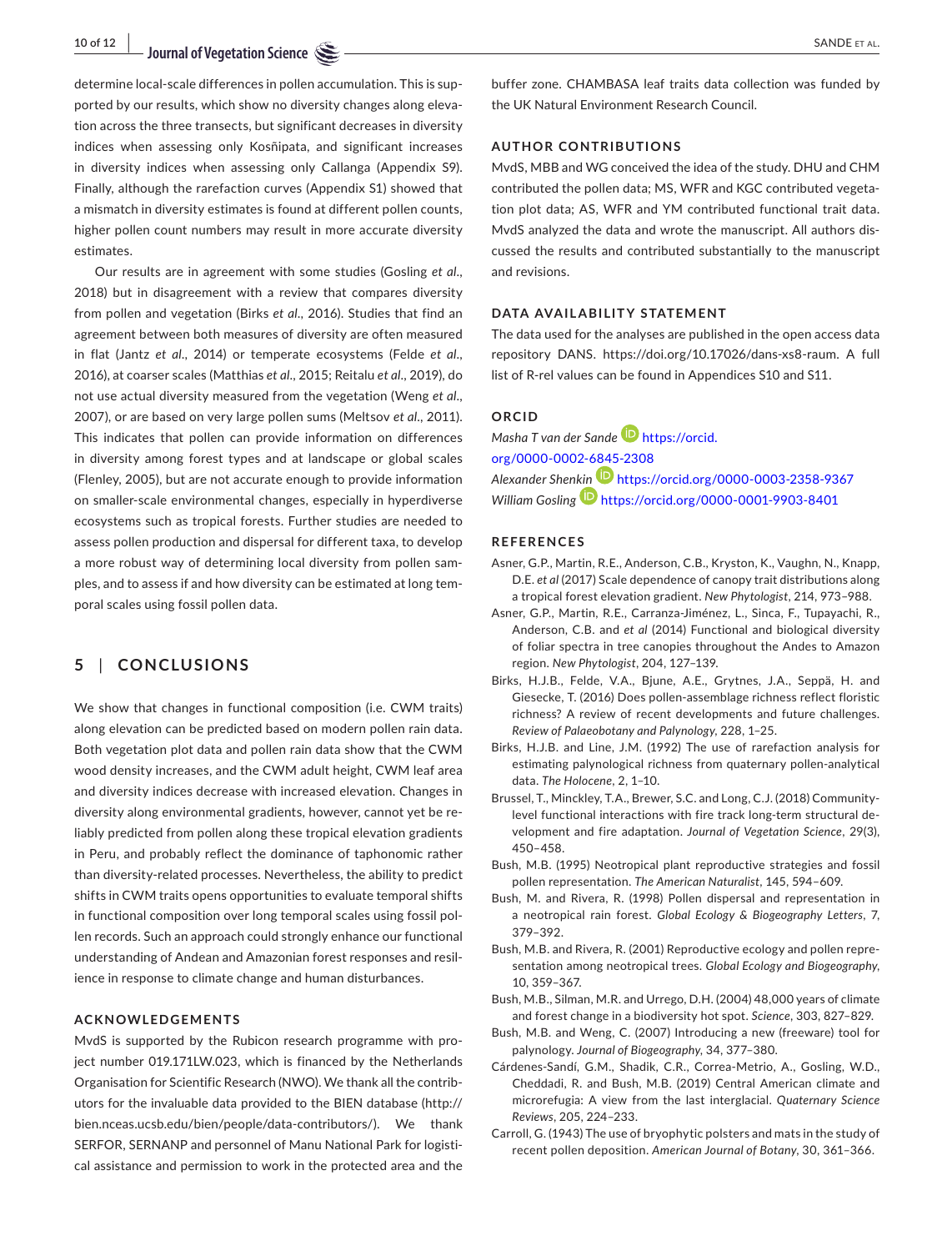- Cassino, R.F., Martinho, C.T. and da Silva Caminha, S.A.F. (2015) Modern pollen spectra of the Cerrado vegetation in two national parks of Central Brazil, and implications for interpreting fossil pollen records. *Review of Palaeobotany and Palynology*, 223, 71–86.
- Chao, A., Gotelli, N.J., Hsieh, T.C., Sander, E.L., Ma, K.H., Colwell, R.K. and *et al* (2014) Rarefaction and extrapolation with Hill numbers: A framework for sampling and estimation in species diversity studies. *Ecological Monographs*, 84, 45–67.
- Chave, Jérôme, Muller-Landau, H.C., Baker, T.R., Easdale, T.A., Steege, H.T. and Webb, C.O.(2006) Regional and phylogenetic variation of wood density across 2456 Neotropical tree species. *Ecological Applications*, 16, 2356–2367.
- Coelho de Souza, F., Dexter, K.G., Phillips, O.L., Brienen, R.J.W., Chave, J., Galbraith, D.R. … *et al* (2016) Evolutionary heritage influences amazon tree ecology. *Proceedings of the Royal Society B: Biological Sciences*, 283, 1–10.
- Colinvaux, P.A., De Oliveira, P.E. and Moreno, J.E. (1999) *Amazon Pollen Manual and Atlas*. New York, NY, US: Harwood Academic Press.
- Davis, M.B. (1963) On the theory of pollen analysis. *American Journal of Science*, 261, 897–912.
- Davis, B.A.S., Zanon, M., Collins, P., Mauri, A., Bakker, J., Barboni, D. *et al* (2013) The European Modern Pollen Database (EMPD) project. *Vegetation History and Archaeobotany*, 22, 521–530.
- Eller, C.B., Barros, F.V., Bittencourt, P.R.L., Rowland, L., Mencuccini, M., & Oliveira, R.S. (2018) Xylem hydraulic safety and construction costs determine tropical tree growth. *Plant Cell and Environment*, 41, 548–562.
- Enquist, B.J., Bentley, L.P., Shenkin, A., Maitner, B., Savage, V., Michaletz, S. *et al* (2017) Assessing trait-based scaling theory in tropical forests spanning a broad temperature gradient. *Global Ecology and Biogeography*, 26, 1357–1373.
- Felde, V.A., Peglar, S.M., Bjune, A.E., Grytnes, J.A. and Birks, H.J.B. (2016) Modern pollen–plant richness and diversity relationships exist along a vegetational gradient in southern Norway. *Holocene*, 26, 163–175.
- Flenley, J.R. (2005) Palynological richness and the tropical rainforest. In: Bermingham, E., Dick, C.W. and Moritz, C. (Eds.) *Tropical Rainforests: Past, Present & Future*. Chicago & London: The University of Chicago Press, pp. 72–77.
- Gosling, W.D., Julier, A.C.M., Adu-Bredu, S., Djagbletey, G.D., Fraser, W.T., Jardine, P.E. *et al* (2018) Pollen-vegetation richness and diversity relationships in the tropics. *Vegetation History and Archaeobotany*, 27, 411–418.
- Gosling, W.D., Mayle, F.E., Tate, N.J. and Killeen, T.J. (2009) Differentiation between Neotropical rainforest, dry forest, and savannah ecosystems by their modern pollen spectra and implications for the fossil pollen record. *Review of Palaeobotany and Palynology*, 153, 70–85.
- Hacke, U.G., Sperry, J.S., Pockman, W.T., Davis, S.D. and McCulloh, K.A. (2001) Trends in wood density and structure are linked to prevention of xylem implosion by negative pressure. *Oecologia*, 126, 457–461.
- Hagemans, K., Tóth, C.D., Ormaza, M., Gosling, W.D., Urrego, D.H., León-Yánez, S. *et al* (2019) Modern pollen-vegetation relationships along a steep temperature gradient in the tropical andes of Ecuador. *Quaternary Research*, 92, 1–13.
- Hansen, H.P. (1949) Pollen content of moss polsters in relation toforest composition. *The American Midland Naturalist*, 42, 473–479.
- Harrison, S.P., Gornish, E.S. and Copeland, S. (2015) Climate-driven diversity loss in a grassland community. *Proceedings of the National Academy of Sciences*, 112, 8672–8677.
- Hector, A., Hautier, Y., Saner, P., Wacker, L., Bagchi, R., Joshi, J. *et al* (2010) General stabilizing effects of plant diversity on grassland productivity through population asynchrony and overyielding. *Ecology*, 91, 2213–2220.

Hill, M.O. (1973) Diversity and evenness: a unifying notation and its consequences. *Ecology*, 54, 427–432.

- Hsieh, T.C., Ma, K.H. and Chao, A. (2016) iNEXT: an R package for rarefaction and extrapolation of species diversity (Hill numbers). *Methods in Ecology and Evolution*, 7, 1451–1456.
- Huntley, B. (1990) Dissimilarity mapping between fossil and contemporary pollen spectra in Europe for the past 13,000 years. *Quaternary Research*, 33, 360–376.
- Jackson, T., Shenkin, A., Kalyan, B., Zionts, J., Calders, K., Origo, N. *et al* (2019) A new architectural perspective on wind damage in a natural forest. *Frontiers in Forests and Global Change*, 1, 1–10.
- Jantz, N., Homeier, J. and Behling, H. (2014) Representativeness of tree diversity in the modern pollen rain of Andean montane forests. *Journal of Vegetation Science*, 25, 481–490.
- Jaramillo, C., Rueda, M.J. and Mora, G. (2006) Cenozoic plant diversity in the Neotropics. *Science*, 311, 1893–1896.
- Lomolino, M.V. (2001) Elevation gradients of species-density: historical and prospective views. *Global Ecology and Biogeography*, 10, 3–13.
- Maitner, B.S., Boyle, B., Casler, N., Condit, R., Donoghue, J., Durán, S.M. *et al* (2018) The bien r package: A tool to access the Botanical Information and Ecology Network (BIEN) database. *Methods in Ecology and Evolution*, 9, 373–379.
- Malhi, Y., Girardin, C.A.J., Goldsmith, G.R., Doughty, C.E., Salinas, N., Metcalfe, D.B. *et al* (2017) The variation of productivity and its allocation along a tropical elevation gradient: a whole carbon budget perspective. *New Phytologist*, 214, 1019–1032.
- Malhi, Y., Silman, M., Salinas, N., Bush, M., Meir, P. and Saatchi, S. (2010) Introduction: Elevation gradients in the tropics: Laboratories for ecosystem ecology and global change research. *Global Change Biology*, 16, 3171–3175.
- Markesteijn, L., Poorter, L., Paz, H., Sack, L. and Bongers, F. (2011) Ecological differentiation in xylem cavitation resistance is associated with stem and leaf structural traits. *Plant, Cell and Environment*, 34, 137–148.
- Markgraf, V., Webb, R.S., Anderson, K.H. and Anderson, L. (2002) Modern pollen/climate calibration for southern South America. *Palaeogeography, Palaeoclimatology, Palaeoecology*, 181, 375–397.
- Matthias, I., Semmler, M.S.S. and Giesecke, T. (2015) Pollen diversity captures landscape structure and diversity. *Journal of Ecology*, 103, 880–890.
- Meltsov, V., Poska, A., Odgaard, B.V., Sammul, M. and Kull, T. (2011) Palynological richness and pollen sample evenness in relation to local floristic diversity in southern Estonia. *Review of Palaeobotany and Palynology*, 166, 344–351.
- Moore, P.D., Webb, J.A. and Collinson, M.E. (1991) *Pollen Analysis*. Oxford: Blackwell.
- Morin, X., Fahse, L., de Mazancourt, C., Scherer-Lorenzen, M. and Bugmann, H. (2014) Temporal stability in forest productivity increases with tree diversity due to asynchrony in species dynamics. *Ecology Letters*, 17, 1526–1535.
- Muelbert, A.E., Brienen, R.J.W., Baker, T.R., Dexter, K.G., Lewis, S.L., Feldpausch, T.R. *et al* (2018) Compositional response of Amazon forests to climate change. *Global Change Biology*, 1–19.
- Niemann, H., Brunschön, C. and Behling, H. (2010) Vegetation/modern pollen rain relationship along an altitudinal transect between 1920 and 3185 m a.s.l. in the Podocarpus National Park region, southeastern Ecuadorian Andes. *Review of Palaeobotany and Palynology*, 159, 69–80.
- Odgaard, B.V. (1999) Fossil pollen as a record of past biodiversity. *Journal of Biogeography*, 26, 7–17.
- Olson, M.E., Soriano, D., Rosell, J.A., Anfodillo, T., Donoghue, M.J. and Edwards, E.J. (2018) Plant height and hydraulic vulnerability to drought and cold. *Proceedings of the National Academy of Sciences*, 115, 7551–7556.